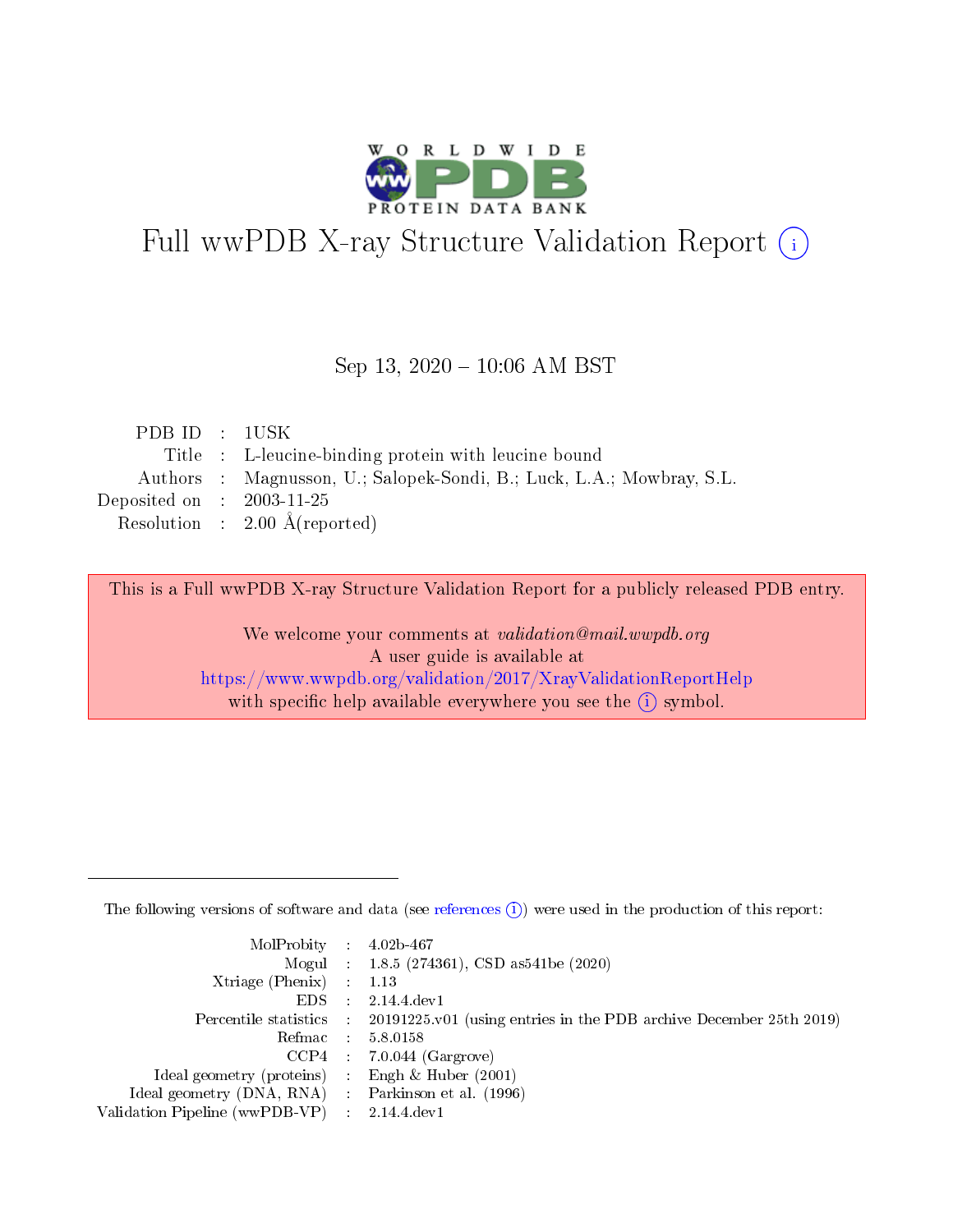## 1 [O](https://www.wwpdb.org/validation/2017/XrayValidationReportHelp#overall_quality)verall quality at a glance  $(i)$

The following experimental techniques were used to determine the structure: X-RAY DIFFRACTION

The reported resolution of this entry is 2.00 Å.

Percentile scores (ranging between 0-100) for global validation metrics of the entry are shown in the following graphic. The table shows the number of entries on which the scores are based.



| Metric                | Whole archive<br>$(\#\mathrm{Entries})$ | Similar resolution<br>$(\#\text{Entries},\,\text{resolution}\,\,\text{range}(\textup{\AA}))$ |  |  |
|-----------------------|-----------------------------------------|----------------------------------------------------------------------------------------------|--|--|
| $R_{free}$            | 130704                                  | $8085(2.00-2.00)$                                                                            |  |  |
| Clashscore            | 141614                                  | $9178(2.00-2.00)$                                                                            |  |  |
| Ramachandran outliers | 138981                                  | $9054(2.00-2.00)$                                                                            |  |  |
| Sidechain outliers    | 138945                                  | $9053(2.00-2.00)$                                                                            |  |  |
| RSRZ outliers         | 127900                                  | 7900 (2.00-2.00)                                                                             |  |  |

The table below summarises the geometric issues observed across the polymeric chains and their fit to the electron density. The red, orange, yellow and green segments on the lower bar indicate the fraction of residues that contain outliers for  $>=3, 2, 1$  and 0 types of geometric quality criteria respectively. A grey segment represents the fraction of residues that are not modelled. The numeric value for each fraction is indicated below the corresponding segment, with a dot representing fractions <=5% The upper red bar (where present) indicates the fraction of residues that have poor fit to the electron density. The numeric value is given above the bar.

| Mol |        | $\boxed{\text{Chain}}$ Length | Quality of chain |    |
|-----|--------|-------------------------------|------------------|----|
|     | А      | 346                           | 94%              | 6% |
|     | В      | 346                           | 95%              | 5% |
|     | $\cap$ | 346                           | 92%              | 8% |
|     |        | 346                           | 93%              | 7% |

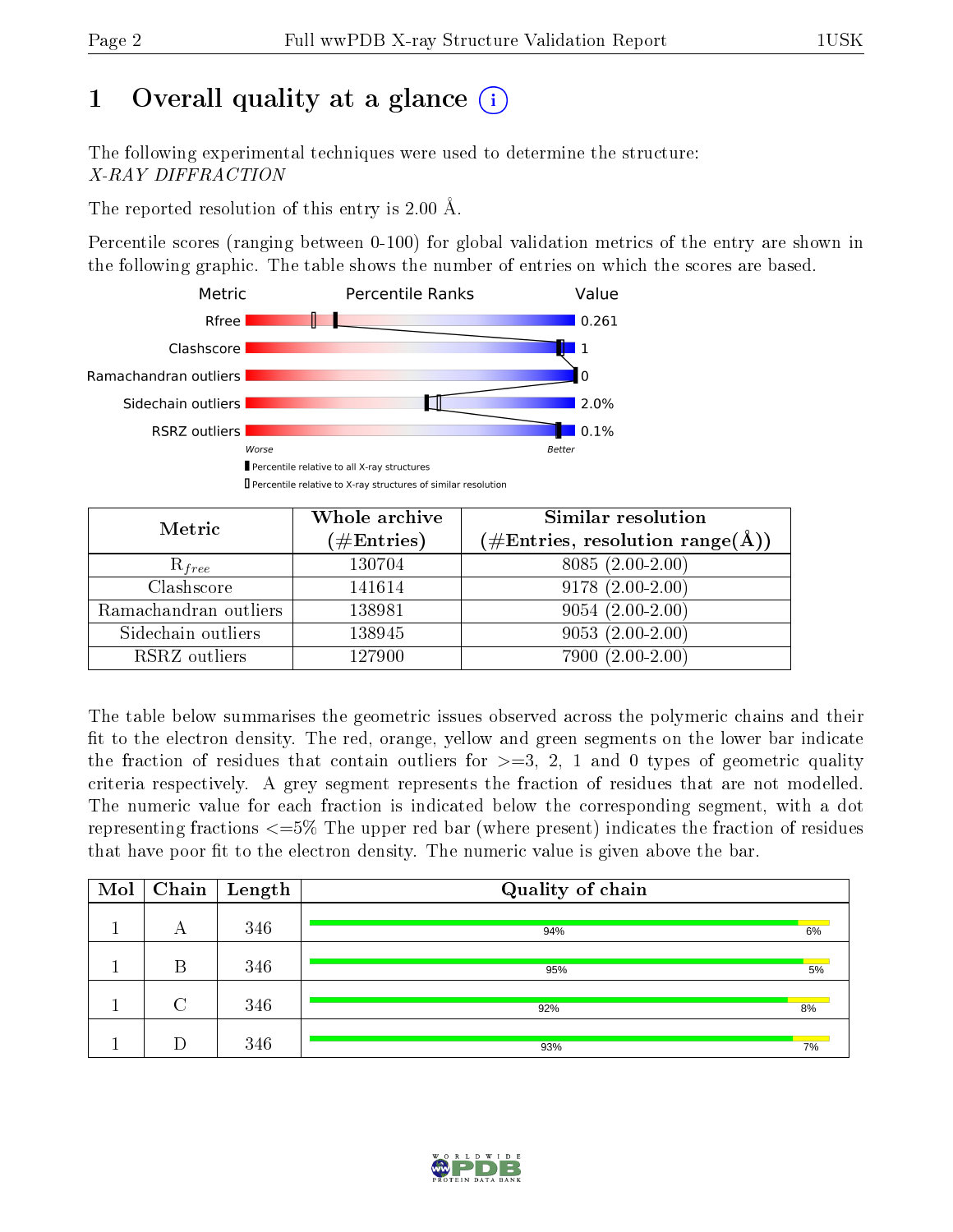## 2 Entry composition (i)

There are 3 unique types of molecules in this entry. The entry contains 10633 atoms, of which 0 are hydrogens and 0 are deuteriums.

In the tables below, the ZeroOcc column contains the number of atoms modelled with zero occupancy, the AltConf column contains the number of residues with at least one atom in alternate conformation and the Trace column contains the number of residues modelled with at most 2 atoms.

| Mol | Chain | Residues |       | Atoms |     |                  |     |   | $\mid$ AltConf $\mid$<br>ZeroOcc | $\operatorname{Trace}$ |
|-----|-------|----------|-------|-------|-----|------------------|-----|---|----------------------------------|------------------------|
|     | А     | 346      | Total | €.    | N   |                  | S   |   |                                  |                        |
|     |       |          | 2596  | 1630  | 445 | 510              | 11  |   |                                  |                        |
|     | В     | 346      | Total | C     | N   |                  | S   |   | 0                                |                        |
|     |       |          | 2596  | 1630  | 445 | 510              | -11 |   |                                  |                        |
|     | C     |          | Total | C     | N   |                  | S   |   |                                  |                        |
|     | 346   | 2596     | 1630  | 445   | 510 | -11              |     | 0 |                                  |                        |
|     |       |          | Total | C     | N   | $\left( \right)$ | S   |   | 0                                |                        |
|     | 346   | 2596     | 1630  | 445   | 510 | 11               |     |   |                                  |                        |

Molecule 1 is a protein called LEUCINE-SPECIFIC BINDING PROTEIN.

There are 4 discrepancies between the modelled and reference sequences:

| Chain  | Residue | Modelled   | Actual | Comment   | Reference         |
|--------|---------|------------|--------|-----------|-------------------|
|        | 344     | <b>LYS</b> | ALA    | conflict  | <b>UNP P04816</b> |
| В      | 344     | LYS        | ALA    | conflict. | <b>UNP P04816</b> |
| $\cap$ | 344     | LYS        | ALA    | conflict  | <b>UNP P04816</b> |
|        | 344     | LYS        | ΔΙΔ    | conflict  | UNP P04816        |

• Molecule 2 is LEUCINE (three-letter code: LEU) (formula:  $C_6H_{13}NO_2$ ).

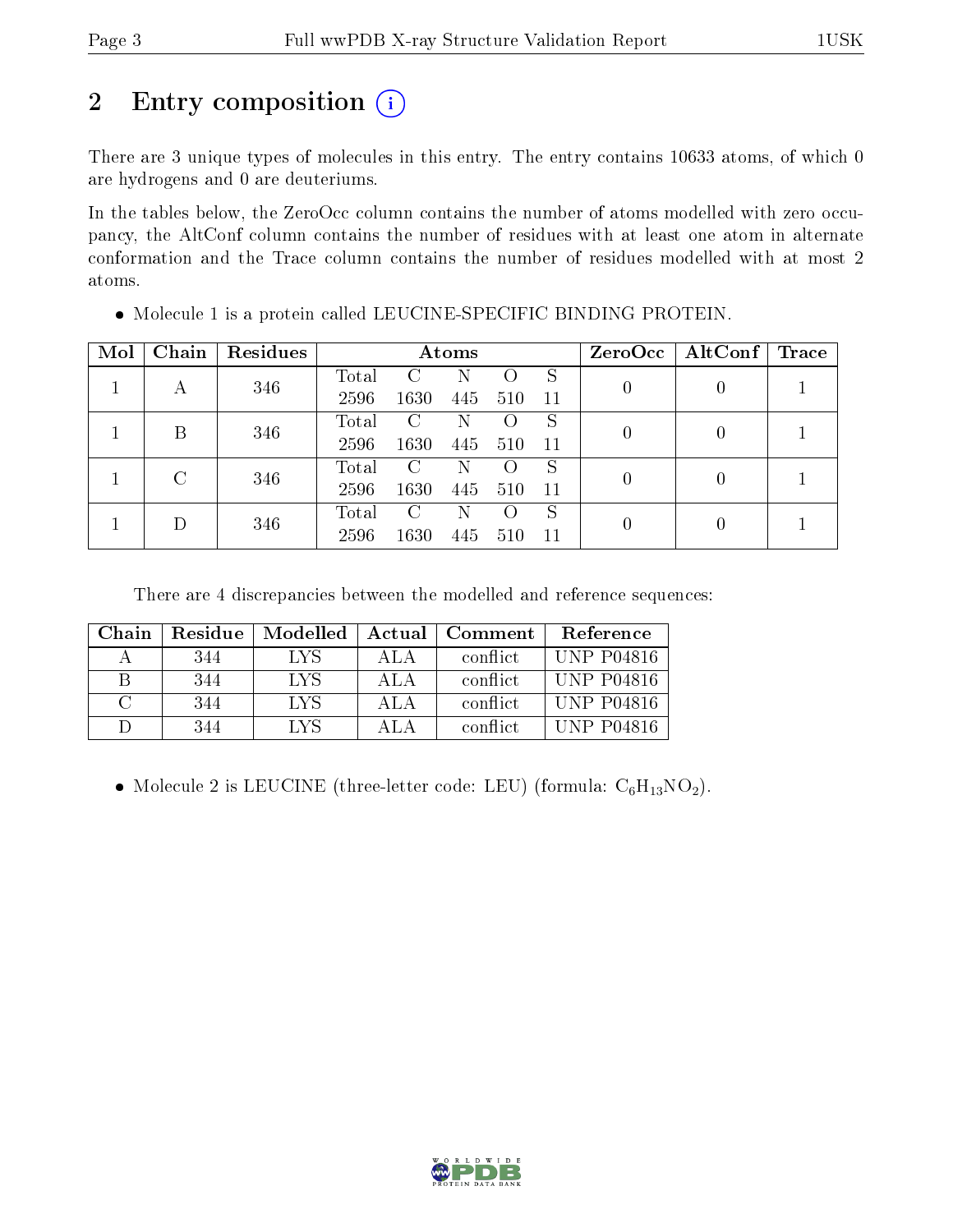

| Mol |           | Chain   Residues | Atoms                                                         | $ZeroOcc \   \$ AltConf $ $ |
|-----|-----------|------------------|---------------------------------------------------------------|-----------------------------|
| 2   | $\forall$ |                  | Total C N<br>$\bigcirc$<br>$6 \quad 1$<br>$\overline{2}$<br>9 |                             |
|     |           |                  | Total C N<br>$6 \quad 1$<br>$\overline{2}$<br>9               |                             |
|     |           |                  | Total<br>$\overline{C}$ N<br>6<br>$\mathcal{D}$<br>9          |                             |
|     |           |                  | Total<br>$\mathbf{C}$<br>$6^{\circ}$<br>2<br>9                |                             |

 $\bullet\,$  Molecule 3 is water.

| Mol | Chain | Residues | Atoms                          | $ZeroOcc$   AltConf |
|-----|-------|----------|--------------------------------|---------------------|
| 3   |       | 66       | Total<br>$\circ$ O<br>66<br>66 |                     |
| 3   |       | 50       | Total<br>$\left($<br>50<br>50  |                     |
| 3   |       | 68       | Total<br>$\Omega$<br>68<br>68  |                     |
| 3   |       | 29       | Total<br>$\left($<br>29<br>29  |                     |

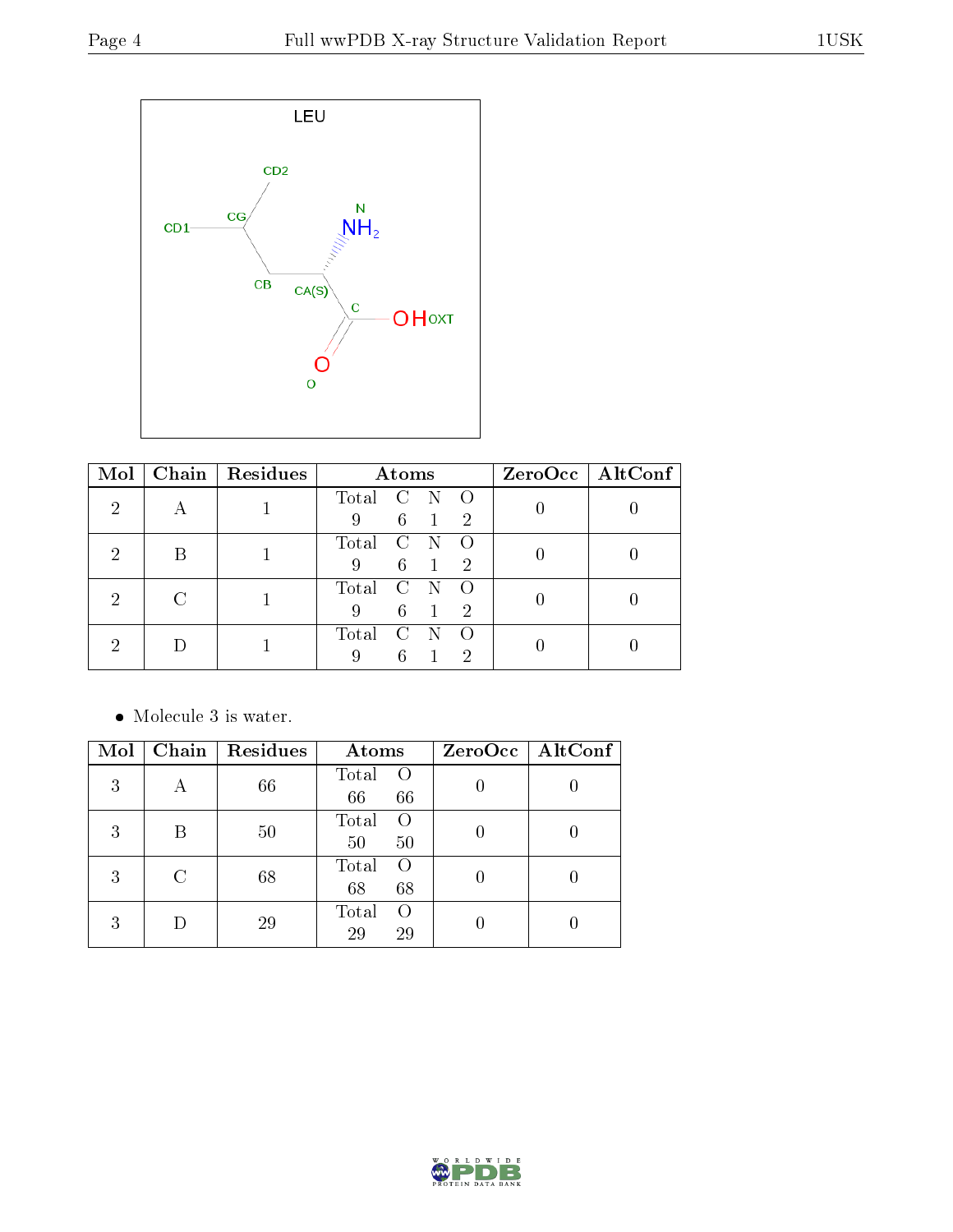## 3 Residue-property plots  $(i)$

These plots are drawn for all protein, RNA, DNA and oligosaccharide chains in the entry. The first graphic for a chain summarises the proportions of the various outlier classes displayed in the second graphic. The second graphic shows the sequence view annotated by issues in geometry and electron density. Residues are color-coded according to the number of geometric quality criteria for which they contain at least one outlier: green  $= 0$ , yellow  $= 1$ , orange  $= 2$  and red  $= 3$  or more. A red dot above a residue indicates a poor fit to the electron density ( $\text{RSRZ} > 2$ ). Stretches of 2 or more consecutive residues without any outlier are shown as a green connector. Residues present in the sample, but not in the model, are shown in grey.

• Molecule 1: LEUCINE-SPECIFIC BINDING PROTEIN



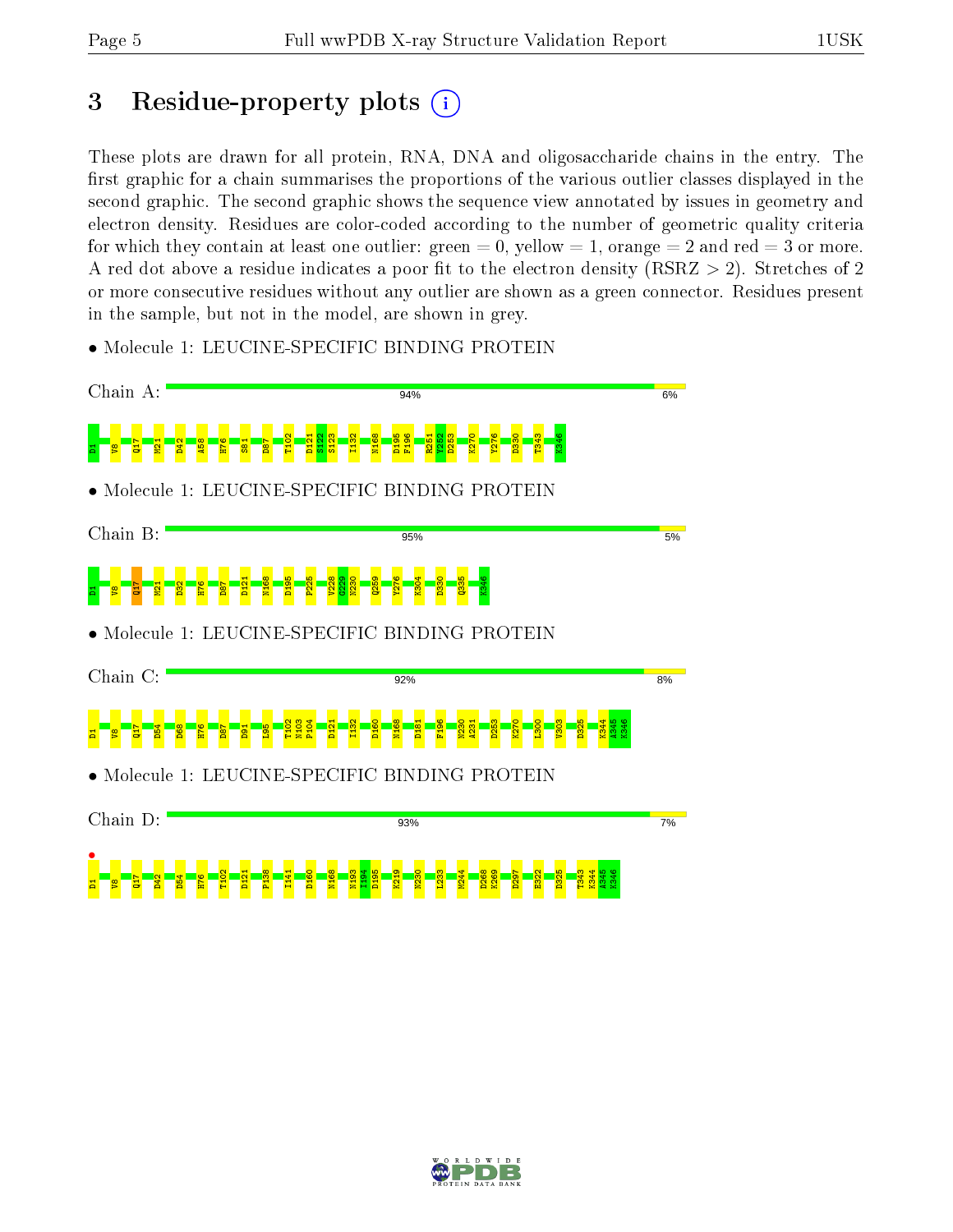## 4 Data and refinement statistics  $(i)$

| Property                                                         | Value                                             | Source     |
|------------------------------------------------------------------|---------------------------------------------------|------------|
| Space group                                                      | $\overline{P1}$                                   | Depositor  |
| Cell constants                                                   | 70.14Å 79.90Å<br>68.42Å                           |            |
| a, b, c, $\alpha$ , $\beta$ , $\gamma$                           | $112.79^\circ$<br>$93.23^{\circ}$ $90.97^{\circ}$ | Depositor  |
| Resolution $(A)$                                                 | $72.55 - 2.00$                                    | Depositor  |
|                                                                  | 24.68<br>$-2.00$                                  | <b>EDS</b> |
| % Data completeness                                              | $79.1(72.55-2.00)$                                | Depositor  |
| (in resolution range)                                            | $79.1(24.68-2.00)$                                | <b>EDS</b> |
| $R_{merge}$                                                      | 0.16                                              | Depositor  |
| $\mathrm{R}_{sym}$                                               | (Not available)                                   | Depositor  |
| $\langle I/\sigma(I) \rangle^{-1}$                               | $1.75$ (at $1.99\text{\AA}$ )                     | Xtriage    |
| Refinement program                                               | $\overline{\text{REFMAC}}$ 5.1.19                 | Depositor  |
|                                                                  | $\overline{0.212}$ ,<br>0.252                     | Depositor  |
| $R, R_{free}$                                                    | $0.224$ ,<br>0.261                                | DCC        |
| $\mathcal{R}_{free}$ test set                                    | $3702$ reflections $(5.07\%)$                     | wwPDB-VP   |
| Wilson B-factor $(A^2)$                                          | 23.2                                              | Xtriage    |
| Anisotropy                                                       | 0.234                                             | Xtriage    |
| Bulk solvent $k_{sol}(\text{e}/\text{A}^3), B_{sol}(\text{A}^2)$ | 0.40, 22.1                                        | <b>EDS</b> |
| L-test for twinning <sup>2</sup>                                 | $< L >$ = 0.48, $< L2 >$ = 0.30                   | Xtriage    |
| Estimated twinning fraction                                      | No twinning to report.                            | Xtriage    |
| $F_o, F_c$ correlation                                           | 0.92                                              | <b>EDS</b> |
| Total number of atoms                                            | 10633                                             | wwPDB-VP   |
| Average B, all atoms $(A^2)$                                     | 28.0                                              | wwPDB-VP   |

Xtriage's analysis on translational NCS is as follows: The largest off-origin peak in the Patterson function is  $5.00\%$  of the height of the origin peak. No significant pseudotranslation is detected.

<sup>&</sup>lt;sup>2</sup>Theoretical values of  $\langle |L| \rangle$ ,  $\langle L^2 \rangle$  for acentric reflections are 0.5, 0.333 respectively for untwinned datasets, and 0.375, 0.2 for perfectly twinned datasets.



<span id="page-5-1"></span><span id="page-5-0"></span><sup>1</sup> Intensities estimated from amplitudes.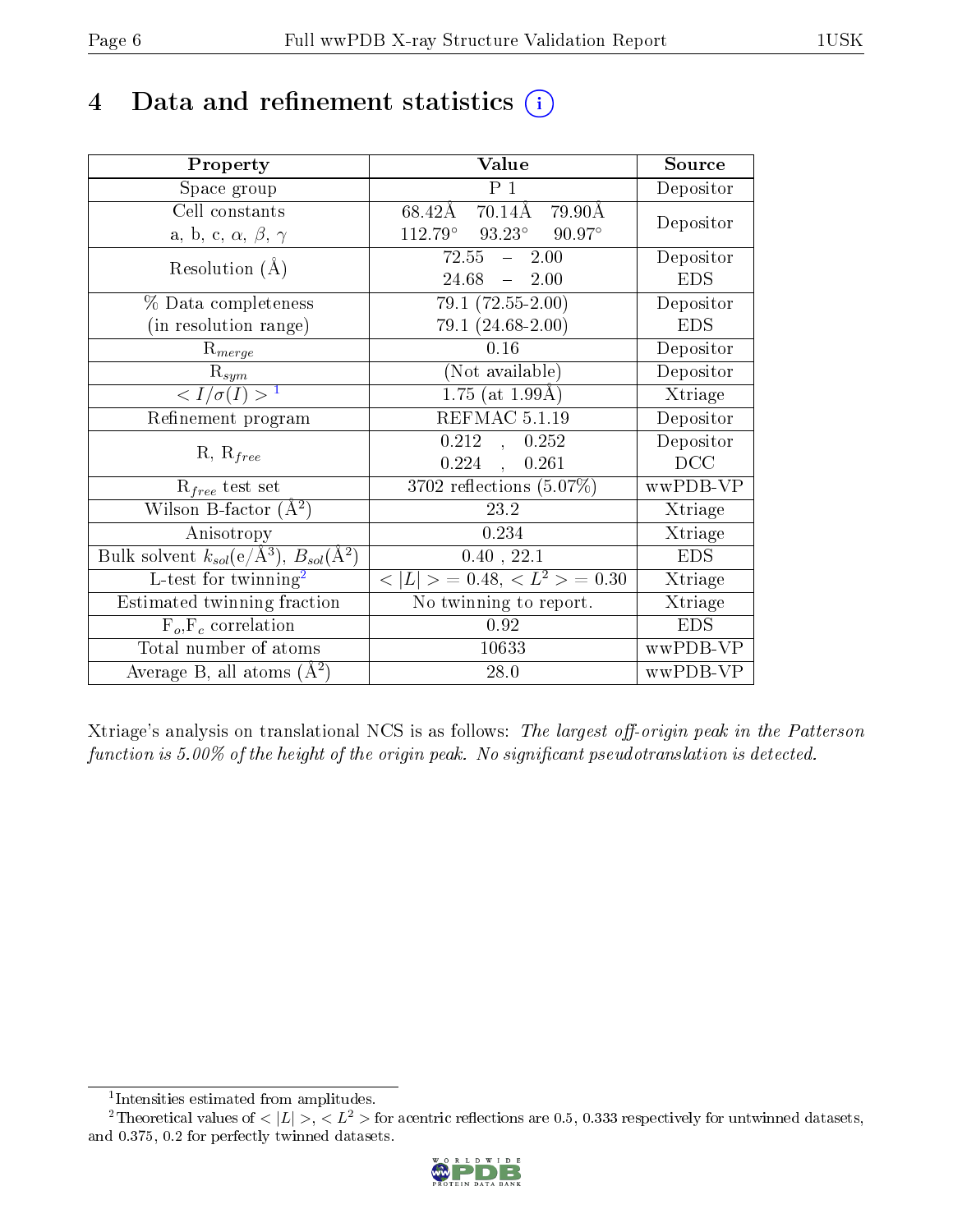## 5 Model quality  $(i)$

### 5.1 Standard geometry (i)

The Z score for a bond length (or angle) is the number of standard deviations the observed value is removed from the expected value. A bond length (or angle) with  $|Z| > 5$  is considered an outlier worth inspection. RMSZ is the root-mean-square of all Z scores of the bond lengths (or angles).

| Mol | Chain         |             | Bond lengths | Bond angles |                             |  |
|-----|---------------|-------------|--------------|-------------|-----------------------------|--|
|     |               | <b>RMSZ</b> | $\# Z  > 5$  | RMSZ        | $\# Z  > 5$                 |  |
|     |               | 0.35        | 0/2644       | 0.71        | $6/3578(0.2\%)$             |  |
|     | R             | 0.35        | 0/2644       | 0.70        | $5/3578$ $(0.1\%)$          |  |
|     | $\mathcal{C}$ | 0.34        | 0/2644       | 0.71        | $\overline{10/3578(0.3\%)}$ |  |
|     | Ð             | 0.34        | 0/2644       | 0.69        | $9/3578$ $(0.3\%)$          |  |
| All | All           | 0.34        | 0/10576      | 0.70        | $30/14312(0.2\%)$           |  |

There are no bond length outliers.

|  |  | All (30) bond angle outliers are listed below: |  |  |
|--|--|------------------------------------------------|--|--|
|  |  |                                                |  |  |

| Mol            | Chain              | Res          | <b>Type</b>             | Atoms        | $\mathbf{Z}$ | Observed $(°)$ | Ideal $(°)$ |
|----------------|--------------------|--------------|-------------------------|--------------|--------------|----------------|-------------|
| 1              | A                  | 87           | <b>ASP</b>              | $CB-CG-OD2$  | 5.92         | 123.63         | 118.30      |
| $\overline{1}$ | $\mathbf{B}$       | 121          | <b>ASP</b>              | $CB-CG-OD2$  | 5.76         | 123.48         | 118.30      |
| $\overline{1}$ | $\mathbf D$        | 195          | <b>ASP</b>              | $CB-CG-OD2$  | 5.76         | 123.48         | 118.30      |
| $\mathbf 1$    | $\boldsymbol{B}$   | 195          | <b>ASP</b>              | $CB-CG-OD2$  | 5.73         | 123.46         | 118.30      |
| 1              | А                  | 195          | <b>ASP</b>              | $CB-CG-OD2$  | 5.64         | 123.37         | 118.30      |
| $\mathbf{1}$   | $\bf{A}$           | 121          | <b>ASP</b>              | $CB-CG-OD2$  | 5.56         | 123.30         | 118.30      |
| $\mathbf{1}$   | D                  | 325          | <b>ASP</b>              | $CB-CG-OD2$  | 5.54         | 123.29         | 118.30      |
| $\mathbf{1}$   | $\bf{A}$           | 253          | <b>ASP</b>              | $CB$ -CG-OD2 | 5.53         | 123.28         | 118.30      |
| 1              | B                  | 87           | ASP                     | $CB-CG-OD2$  | 5.49         | 123.24         | 118.30      |
| $\mathbf{1}$   | $\overline{C}$     | 54           | <b>ASP</b>              | $CB-CG-OD2$  | 5.48         | 123.23         | 118.30      |
| $\mathbf{1}$   | $\rm C$            | 121          | <b>ASP</b>              | $CB-CG-OD2$  | 5.46         | 123.22         | 118.30      |
| $\mathbf{1}$   | $\mathbf B$        | 330          | <b>ASP</b>              | $CB$ -CG-OD2 | 5.43         | 123.18         | 118.30      |
| $\mathbf{1}$   | $\overline{C}$     | 91           | $\overline{\text{ASP}}$ | $CB-CG-OD2$  | 5.43         | 123.18         | 118.30      |
| $\overline{1}$ | $\overline{C}$     | 325          | <b>ASP</b>              | $CB-CG-OD2$  | 5.41         | 123.17         | 118.30      |
| $\mathbf{1}$   | $\overline{\rm D}$ | 54           | $\overline{ASP}$        | $CB-CG-OD2$  | 5.40         | 123.16         | 118.30      |
| $\overline{1}$ | $\mathbf D$        | 42           | <b>ASP</b>              | $CB-CG-OD2$  | 5.34         | 123.11         | 118.30      |
| $\mathbf 1$    | $\rm C$            | 160          | <b>ASP</b>              | $CB-CG-OD2$  | 5.29         | 123.06         | 118.30      |
| $\overline{1}$ | $\bf{A}$           | 42           | ASP                     | $CB-CG-OD2$  | 5.29         | 123.06         | 118.30      |
| 1              | $\mathbf D$        | 121          | <b>ASP</b>              | $CB$ -CG-OD2 | 5.23         | 123.01         | 118.30      |
| $\mathbf 1$    | $\mathcal{C}$      | 181          | $AS\overline{P}$        | $CB-CG-OD2$  | 5.19         | 122.97         | 118.30      |
| 1              | $\overline{C}$     | $\mathbf{1}$ | ASP                     | $CB-CG-OD2$  | 5.15         | 122.94         | 118.30      |
| $\mathbf{1}$   | D                  | 160          | <b>ASP</b>              | $CB-CG-OD2$  | 5.13         | 122.91         | 118.30      |
| $\mathbf{1}$   | $\boldsymbol{A}$   | 330          | ASP                     | $CB-CG-OD2$  | 5.12         | 122.91         | 118.30      |

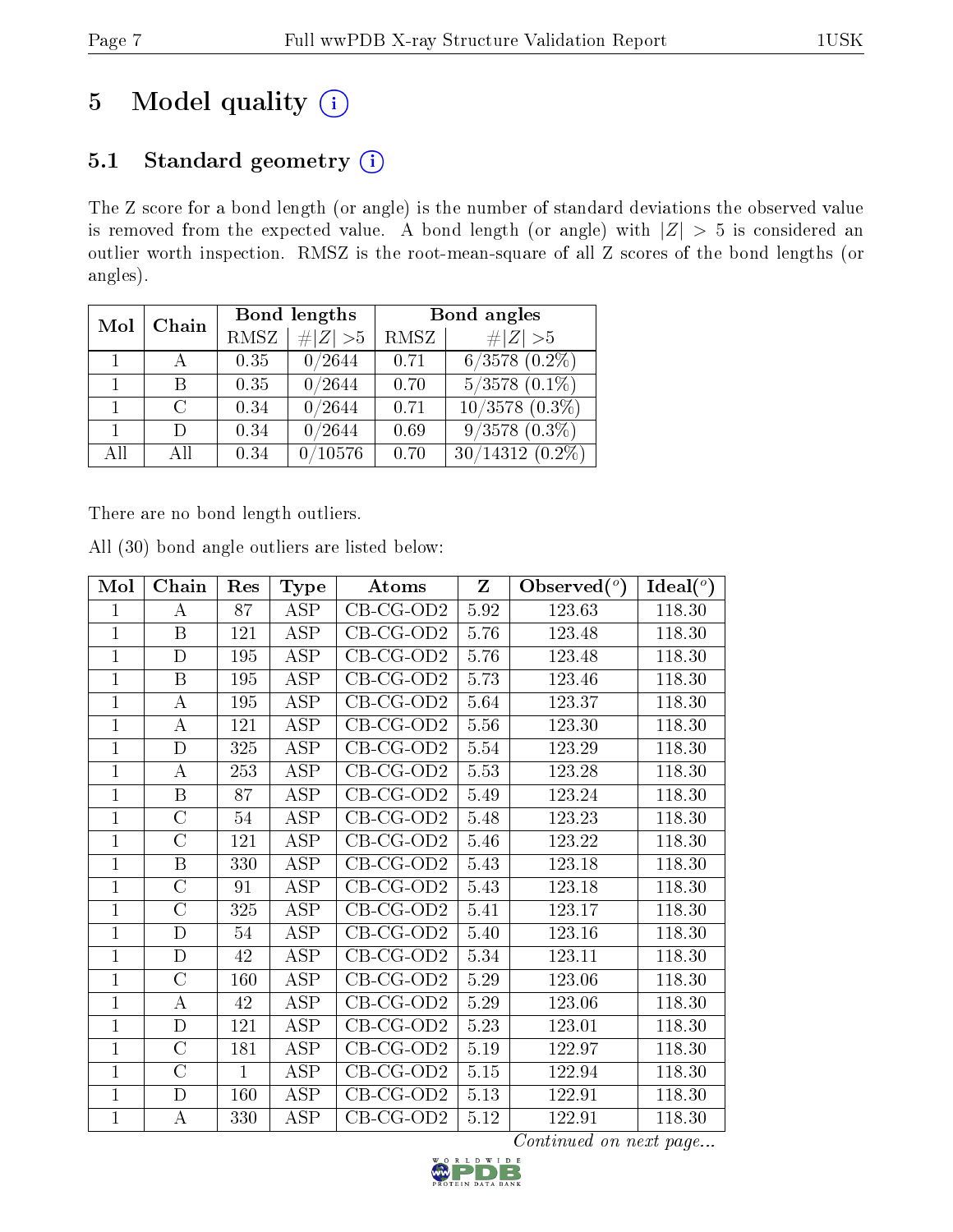| Mol | Chain         | Res | <b>Type</b> | Atoms       | Z    | Observed $(°)$ | Ideal $(°)$ |
|-----|---------------|-----|-------------|-------------|------|----------------|-------------|
|     | $\mathcal{C}$ | 253 | <b>ASP</b>  | $CB-CG-OD2$ | 5.10 | 122.89         | 118.30      |
|     | D             |     | <b>ASP</b>  | $CB-CG-OD2$ | 5.10 | 122.89         | 118.30      |
|     | C             | 68  | <b>ASP</b>  | $CB-CG-OD2$ | 5.09 | 122.88         | 118.30      |
|     | $\Box$        | 268 | ASP         | $CB-CG-OD2$ | 5.06 | 122.85         | 118.30      |
|     | D             | 297 | <b>ASP</b>  | $CB-CG-OD2$ | 5.04 | 122.83         | 118.30      |
|     | $\cap$        | 87  | <b>ASP</b>  | $CB-CG-OD2$ | 5.03 | 122.83         | 118.30      |
|     | R             | 32  | ASP         | $CB-CG-OD2$ | 5.03 | 122.83         | 118.30      |

Continued from previous page...

There are no chirality outliers.

There are no planarity outliers.

### 5.2 Too-close contacts  $(i)$

In the following table, the Non-H and H(model) columns list the number of non-hydrogen atoms and hydrogen atoms in the chain respectively. The H(added) column lists the number of hydrogen atoms added and optimized by MolProbity. The Clashes column lists the number of clashes within the asymmetric unit, whereas Symm-Clashes lists symmetry related clashes.

| Mol            | Chain          | $Non-H$ | H (model) | H(added) | <b>Clashes</b> | <b>Symm-Clashes</b> |
|----------------|----------------|---------|-----------|----------|----------------|---------------------|
|                | А              | 2596    |           | 2555     | 6              |                     |
|                | Β              | 2596    | 0         | 2555     | 6              |                     |
|                | $\overline{C}$ | 2596    | 0         | 2555     | 7              |                     |
|                | D              | 2596    | 0         | 2555     | 5              | 0                   |
| $\overline{2}$ | А              | 9       |           | 10       |                |                     |
| $\overline{2}$ | B              | 9       | 0         | 10       | 0              |                     |
| $\overline{2}$ | $\mathcal{C}$  | 9       | 0         | 10       |                |                     |
| $\overline{2}$ | D              | 9       |           | 10       |                |                     |
| 3              | А              | 66      | 0         | 0        | 0              |                     |
| 3              | B              | 50      | 0         | 0        |                | O                   |
| 3              | $\mathcal{C}$  | 68      |           |          | 0              |                     |
| 3              | D              | 29      |           | 0        | 0              |                     |
| All            | All            | 10633   | 0         | 10260    | 24             |                     |

The all-atom clashscore is defined as the number of clashes found per 1000 atoms (including hydrogen atoms). The all-atom clashscore for this structure is 1.

All (24) close contacts within the same asymmetric unit are listed below, sorted by their clash magnitude.

| Atom-1                     | Atom-2            | Interatomic<br>distance $(A)$ | 7lash<br>overlap (A) |
|----------------------------|-------------------|-------------------------------|----------------------|
| $1:$ A:102:THR $\cdot$ HG1 | $2:$ A:1347:LEU:N | .93                           | 0.66                 |

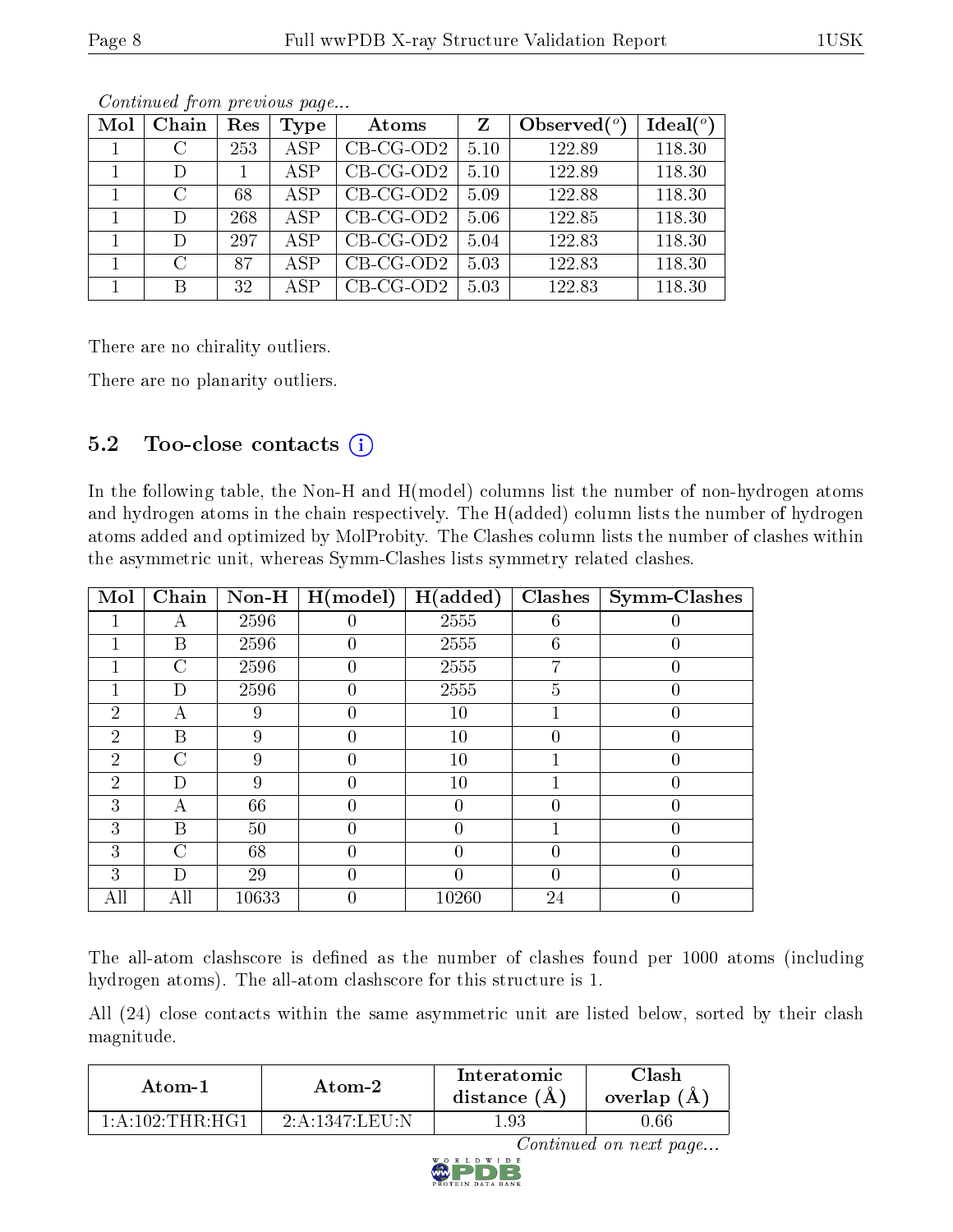|                     |                      | Interatomic    | Clash         |  |
|---------------------|----------------------|----------------|---------------|--|
| Atom-1              | Atom-2               | distance $(A)$ | overlap $(A)$ |  |
| 1:B:17:GLN:HE21     | 1:B:230:ASN:HD21     | 1.44           | 0.64          |  |
| 1:C:102:THR:HGI     | 2:C:1347:LEU:N       | 1.99           | 0.60          |  |
| 1:B:8:VAL:HG11      | 1:B:76:HIS:CE1       | 2.40           | 0.56          |  |
| 1:B:17:GLN:NE2      | 1:B:230:ASN:HD21     | 2.04           | 0.54          |  |
| 1:C:8:VAL:HG11      | 1:C:76:HIS:CE1       | 2.43           | 0.54          |  |
| 1:D:8:VAL:HG11      | 1: D: 76: HIS: CE1   | 2.45           | 0.52          |  |
| 1: A:21: MET:HE2    | 1: A:276:TYR:HB2     | 1.93           | 0.51          |  |
| 1:C:17:GLN:HE22     | 1:C:231:ALA:HB3      | 1.76           | 0.49          |  |
| 1:B:21:MET:HE2      | 1:B:276:TYR:HB2      | 1.95           | 0.49          |  |
| 1:B:225:PRO:O       | 1:B:228:VAL:HG22     | 2.14           | 0.48          |  |
| 1:B:335:GLN:NE2     | 3:B:2050:HOH:O       | 2.46           | 0.48          |  |
| 1:D:233:LEU:HD21    | 1: D: 244: MET: SD   | 2.54           | 0.47          |  |
| 1:A:132:ILE:HG12    | 1:A:196:PHE:CZ       | 2.49           | 0.47          |  |
| 1:A:8:VAL:HG11      | 1: A:76: HIS: CE1    | 2.51           | 0.46          |  |
| 1:C:17:GLN:HG2      | 1:C:230:ASN:HD21     | 1.82           | 0.45          |  |
| 1: D: 17: GLN: HG2  | 1: D: 230: ASN: HD21 | 1.82           | 0.45          |  |
| 1:A:58:ALA:HB2      | 1: A:81:SER:HB2      | 2.01           | 0.42          |  |
| 1: D: 102: THR: HG1 | 2:D:1347:LEU:N       | 2.17           | 0.42          |  |
| 1: A:21: MET:CE     | 1:A:276:TYR:H        | 2.33           | 0.42          |  |
| 1:C:132:ILE:HG12    | 1:C:196:PHE:CZ       | 2.56           | 0.41          |  |
| 1: D: 138: PRO:HG2  | 1: D: 141: ILE: HD11 | 2.03           | 0.41          |  |
| 1:C:103:ASN:HA      | 1:C:104:PRO:HD3      | 1.94           | 0.40          |  |
| 1:C:95:LEU:HD12     | 1:C:303:VAL:HG23     | 2.04           | 0.40          |  |

Continued from previous page...

There are no symmetry-related clashes.

#### 5.3 Torsion angles  $(i)$

#### 5.3.1 Protein backbone (i)

In the following table, the Percentiles column shows the percent Ramachandran outliers of the chain as a percentile score with respect to all X-ray entries followed by that with respect to entries of similar resolution.

The Analysed column shows the number of residues for which the backbone conformation was analysed, and the total number of residues.

| Mol | Chain | Analysed        | Favoured     |          | Allowed   Outliers   Percentiles |                                 |
|-----|-------|-----------------|--------------|----------|----------------------------------|---------------------------------|
|     |       | $344/346(99\%)$ | $340(99\%)$  | $4(1\%)$ |                                  | $\vert$ 100 $\vert$ 100 $\vert$ |
|     |       | $344/346(99\%)$ | $341 (99\%)$ | $3(1\%)$ |                                  | $\mid$ 100 $\mid$ 100 $\mid$    |

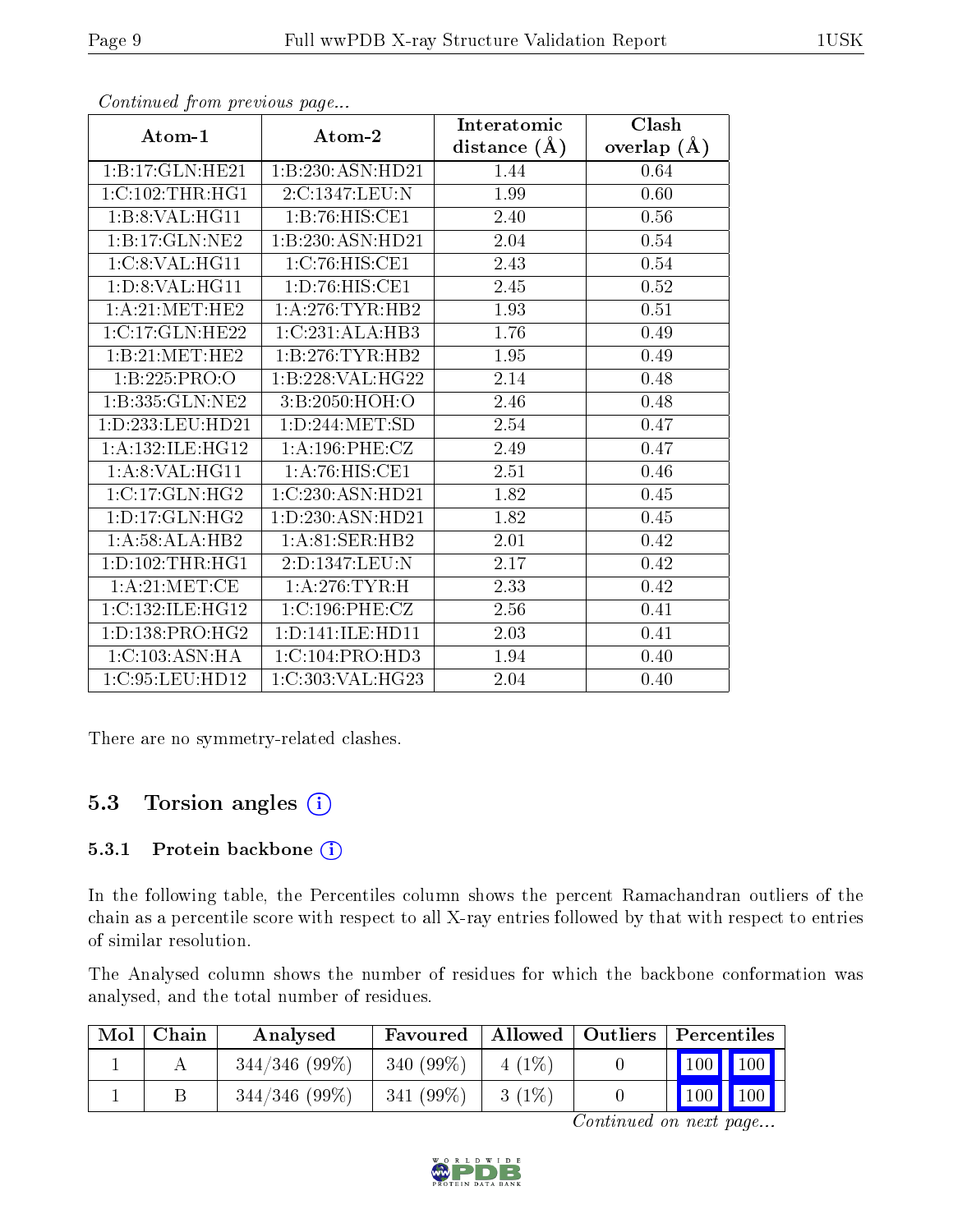|     | Controlled Hone Motor all page is |                                |            |                    |  |                             |                             |  |  |  |  |
|-----|-----------------------------------|--------------------------------|------------|--------------------|--|-----------------------------|-----------------------------|--|--|--|--|
| Mol | Chain                             | Analysed                       | Favoured   | Allowed   Outliers |  | Percentiles                 |                             |  |  |  |  |
|     |                                   | $344/346$ (99\%)               | 338 (98\%) | 6 $(2\%)$          |  | $\boxed{100}$ $\boxed{100}$ |                             |  |  |  |  |
|     |                                   | $344/346(99\%)$                | 336 (98%)  | $8(2\%)$           |  | 100                         | $\vert$ 100 $\vert$ $\vert$ |  |  |  |  |
| All | All                               | $1376/1384$ (99%)   1355 (98%) |            | $21(2\%)$          |  | 100                         | $\vert$ 100 $\vert$ $\vert$ |  |  |  |  |

Continued from previous page...

There are no Ramachandran outliers to report.

#### 5.3.2 Protein sidechains (i)

In the following table, the Percentiles column shows the percent sidechain outliers of the chain as a percentile score with respect to all X-ray entries followed by that with respect to entries of similar resolution.

The Analysed column shows the number of residues for which the sidechain conformation was analysed, and the total number of residues.

| Mol | Chain   | Analysed         | Rotameric    | Outliers  | Percentiles |
|-----|---------|------------------|--------------|-----------|-------------|
|     |         | $267/268$ (100%) | 261 $(98\%)$ | 6 $(2\%)$ | 55<br>52    |
|     | B       | $267/268$ (100%) | 263 (98%)    | $4(2\%)$  | 69<br>65    |
|     | $\rm C$ | $267/268$ (100%) | 263 (98%)    | $4(2\%)$  | 69<br>65    |
|     | D       | $267/268$ (100%) | 260 (97%)    | 7(3%)     | 48<br>46    |
| All | All     | 1068/1072 (100%) | 1047 (98%)   | $21(2\%)$ | 58<br>55    |

All (21) residues with a non-rotameric sidechain are listed below:

| Mol            | Chain            | Res | Type       |
|----------------|------------------|-----|------------|
| $\mathbf{1}$   | A                | 17  | <b>GLN</b> |
| $\overline{1}$ | $\boldsymbol{A}$ | 123 | <b>SER</b> |
| $\mathbf{1}$   | $\boldsymbol{A}$ | 168 | <b>ASN</b> |
| $\mathbf{1}$   | $\overline{A}$   | 251 | ARG        |
| $\mathbf{1}$   | $\boldsymbol{A}$ | 270 | <b>LYS</b> |
| $\mathbf{1}$   | $\overline{A}$   | 343 | THR        |
| 1              | B                | 17  | <b>GLN</b> |
| $\mathbf 1$    | B                | 168 | <b>ASN</b> |
| $\mathbf 1$    | B                | 259 | <b>GLN</b> |
| $\mathbf{1}$   | B                | 304 | <b>LYS</b> |
| $\mathbf{1}$   | $\overline{C}$   | 168 | <b>ASN</b> |
| $\overline{1}$ | $\overline{C}$   | 270 | <b>LYS</b> |
| 1              | $\overline{C}$   | 300 | LEU        |
| 1              | С                | 344 | <b>LYS</b> |

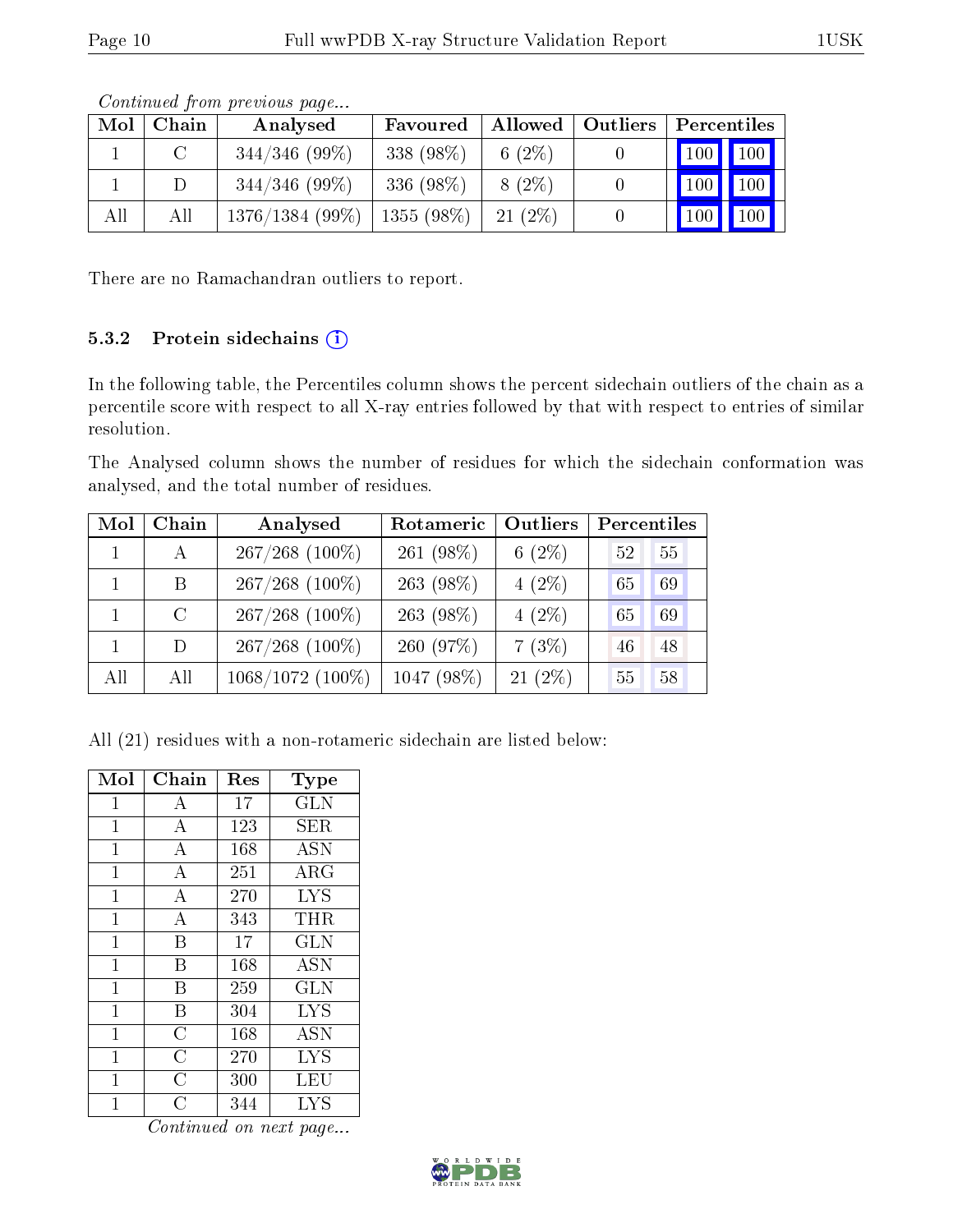Continued from previous page...

| Mol | Chain | Res | <b>Type</b> |
|-----|-------|-----|-------------|
|     | Е     | 168 | <b>ASN</b>  |
|     |       | 193 | <b>ASN</b>  |
|     |       | 219 | <b>LYS</b>  |
|     | Ð     | 269 | <b>LYS</b>  |
|     |       | 322 | <b>GLU</b>  |
|     | I)    | 343 | <b>THR</b>  |
|     |       | 344 | <b>LYS</b>  |

Some sidechains can be flipped to improve hydrogen bonding and reduce clashes. All (24) such sidechains are listed below:

| Mol            | Chain                                              | Res              | Type                      |
|----------------|----------------------------------------------------|------------------|---------------------------|
| $\mathbf 1$    | $\boldsymbol{A}$                                   | 63               | <b>ASN</b>                |
| $\overline{1}$ | $\overline{A}$                                     | 83               | $\widetilde{{\rm GLN}}$   |
| $\overline{1}$ | $\overline{A}$                                     | 149              | <b>GLN</b>                |
| $\mathbf{1}$   | $\overline{A}$                                     | 168              | <b>ASN</b>                |
| $\overline{1}$ | $\overline{A}$                                     | 193              | $\overline{\mathrm{ASN}}$ |
| $\mathbf{1}$   | $\overline{A}$                                     | 235              | <b>ASN</b>                |
| $\overline{1}$ | $\overline{\mathrm{B}}$                            | $\overline{17}$  | $\overline{\text{GLN}}$   |
| $\mathbf{1}$   | B                                                  | 83               | <b>GLN</b>                |
| $\mathbf{1}$   | $\boldsymbol{\mathrm{B}}$                          | 148              | <b>GLN</b>                |
| $\mathbf{1}$   | $\boldsymbol{\mathrm{B}}$                          | 149              | $\overline{\text{GLN}}$   |
| $\mathbf{1}$   | $\boldsymbol{\mathrm{B}}$                          | 168              | <b>ASN</b>                |
| $\mathbf{1}$   | $\overline{\mathrm{B}}$                            | 235              | $\overline{\mathrm{ASN}}$ |
| $\mathbf{1}$   | Β                                                  | 259              | <b>GLN</b>                |
| $\mathbf{1}$   | $\overline{\mathbf{B}}$                            | 335              | $\overline{\text{GLN}}$   |
| $\mathbf{1}$   | $\overline{C}$                                     | 17               | <b>GLN</b>                |
| $\mathbf{1}$   |                                                    | 83               | <b>GLN</b>                |
| $\mathbf{1}$   | $\frac{\overline{\text{C}}}{\overline{\text{C}}}}$ | 149              | <b>GLN</b>                |
| $\mathbf{1}$   |                                                    | 168              | <b>ASN</b>                |
| $\overline{1}$ |                                                    | 254              | <b>GLN</b>                |
| $\mathbf{1}$   | $\overline{D}$                                     | 63               | <b>ASN</b>                |
| $\mathbf{1}$   | $\overline{D}$                                     | 83               | <b>GLN</b>                |
| $\overline{1}$ | $\overline{D}$                                     | 149              | $\overline{\text{GLN}}$   |
| $\overline{1}$ | $\overline{\rm D}$                                 | 168              | ASN                       |
| $\overline{1}$ | $\overline{\rm D}$                                 | $\overline{235}$ | $\overline{\mathrm{ASN}}$ |

#### 5.3.3 RNA [O](https://www.wwpdb.org/validation/2017/XrayValidationReportHelp#rna)i

There are no RNA molecules in this entry.

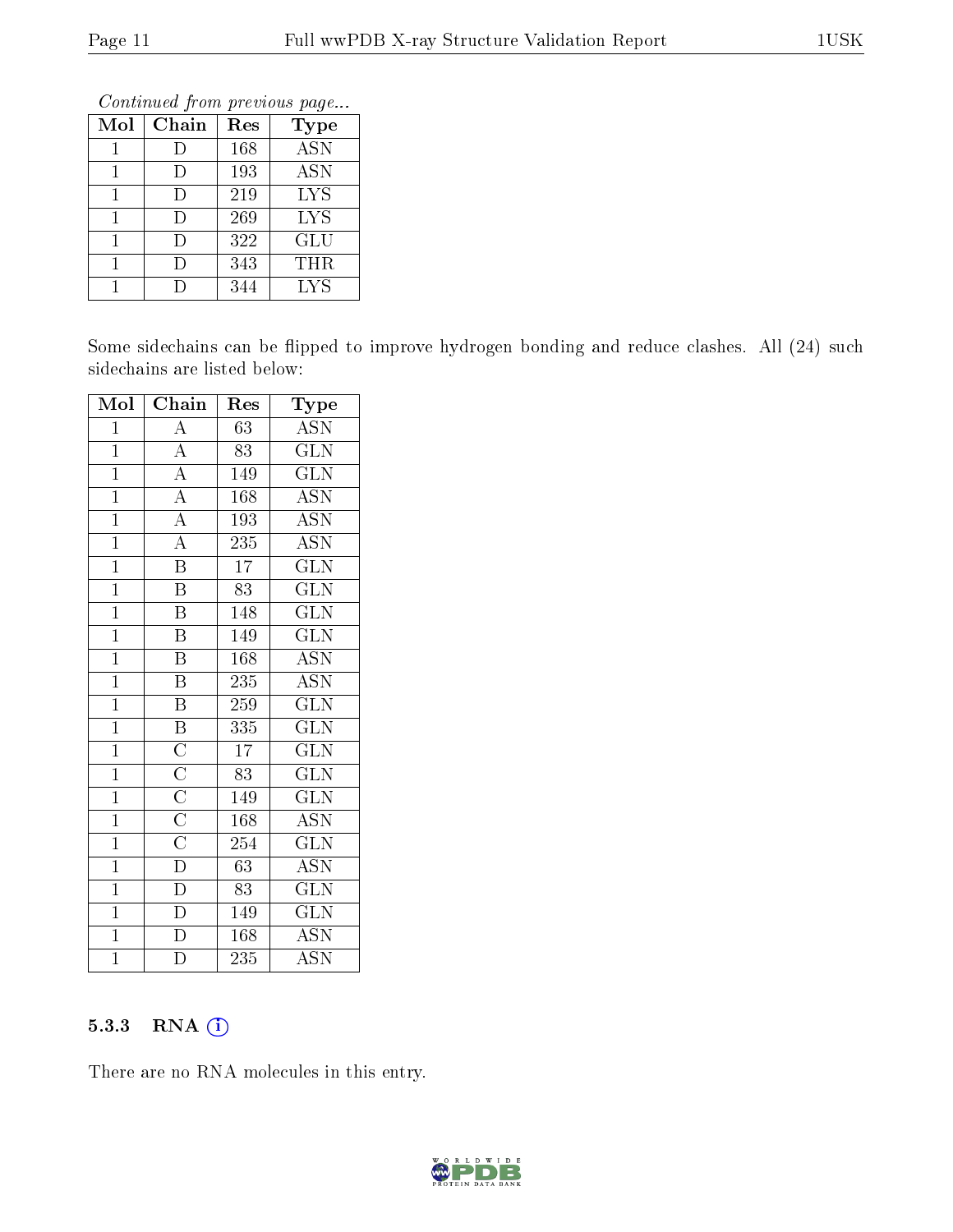#### 5.4 Non-standard residues in protein, DNA, RNA chains (i)

There are no non-standard protein/DNA/RNA residues in this entry.

#### 5.5 Carbohydrates (i)

There are no monosaccharides in this entry.

#### 5.6 Ligand geometry  $(i)$

4 ligands are modelled in this entry.

In the following table, the Counts columns list the number of bonds (or angles) for which Mogul statistics could be retrieved, the number of bonds (or angles) that are observed in the model and the number of bonds (or angles) that are dened in the Chemical Component Dictionary. The Link column lists molecule types, if any, to which the group is linked. The Z score for a bond length (or angle) is the number of standard deviations the observed value is removed from the expected value. A bond length (or angle) with  $|Z| > 2$  is considered an outlier worth inspection. RMSZ is the root-mean-square of all Z scores of the bond lengths (or angles).

| Mol            |            | Chain | Res  | Link                     | Bond lengths |      |             | Bond angles |      |           |
|----------------|------------|-------|------|--------------------------|--------------|------|-------------|-------------|------|-----------|
|                | Type       |       |      |                          | Counts       | RMSZ | # $ Z  > 2$ | Counts      | RMSZ | Z >2<br># |
| $\overline{2}$ | LEU        |       | 1347 | $\overline{\phantom{a}}$ | 5.8.8        | 0.16 |             | 6, 10, 10   | 0.61 |           |
| $\overline{2}$ | LEU        |       | 1347 | $\overline{\phantom{a}}$ | 5.8.8        | 0.15 |             | 6, 10, 10   | 0.64 |           |
| റ              | <b>LEU</b> | А     | 1347 | $\overline{\phantom{a}}$ | 5.8.8        | 0.15 |             | 6, 10, 10   | 0.59 |           |
| ച              | LEU        |       | 1347 | $\overline{\phantom{a}}$ | 5.8.8        | 0.21 |             | 6, 10, 10   | 0.61 |           |

In the following table, the Chirals column lists the number of chiral outliers, the number of chiral centers analysed, the number of these observed in the model and the number defined in the Chemical Component Dictionary. Similar counts are reported in the Torsion and Rings columns. '-' means no outliers of that kind were identified.

| Mol | Type | Chain | $\ \text{Res}\ $ | $\mid$ Link $\mid$ Chirals $\mid$ | <b>Torsions</b> | Rings |
|-----|------|-------|------------------|-----------------------------------|-----------------|-------|
|     | LEU  |       | 1347             |                                   | 0/4/8/8         |       |
|     | LEU  |       | 1347             |                                   | 0/4/8/8         |       |
|     | LEU  |       | 1347             |                                   | 0/4/8/8         |       |
|     | L EH |       | 1347             |                                   | 4/8/8           |       |

There are no bond length outliers.

There are no bond angle outliers.

There are no chirality outliers.

There are no torsion outliers.

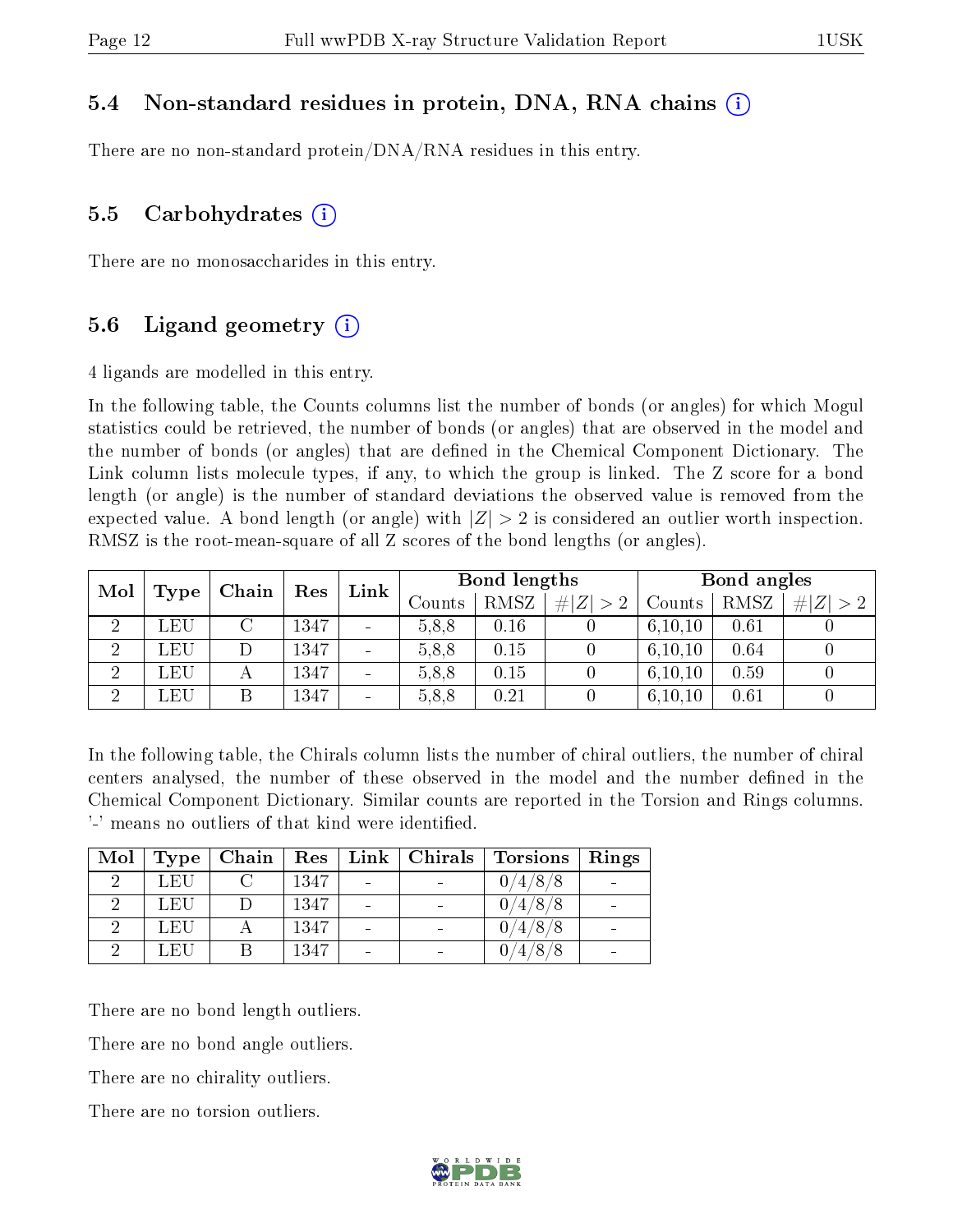There are no ring outliers.

3 monomers are involved in 3 short contacts:

| Mol |      |       | $\mid$ Chain $\mid$ Res $\mid$ Type $\mid$ Clashes $\mid$ Symm-Clashes |
|-----|------|-------|------------------------------------------------------------------------|
|     | 1347 | LET.  |                                                                        |
|     | 1347 | L ET. |                                                                        |
|     | 1247 |       |                                                                        |

### 5.7 [O](https://www.wwpdb.org/validation/2017/XrayValidationReportHelp#nonstandard_residues_and_ligands)ther polymers (i)

There are no such residues in this entry.

### 5.8 Polymer linkage issues (i)

There are no chain breaks in this entry.

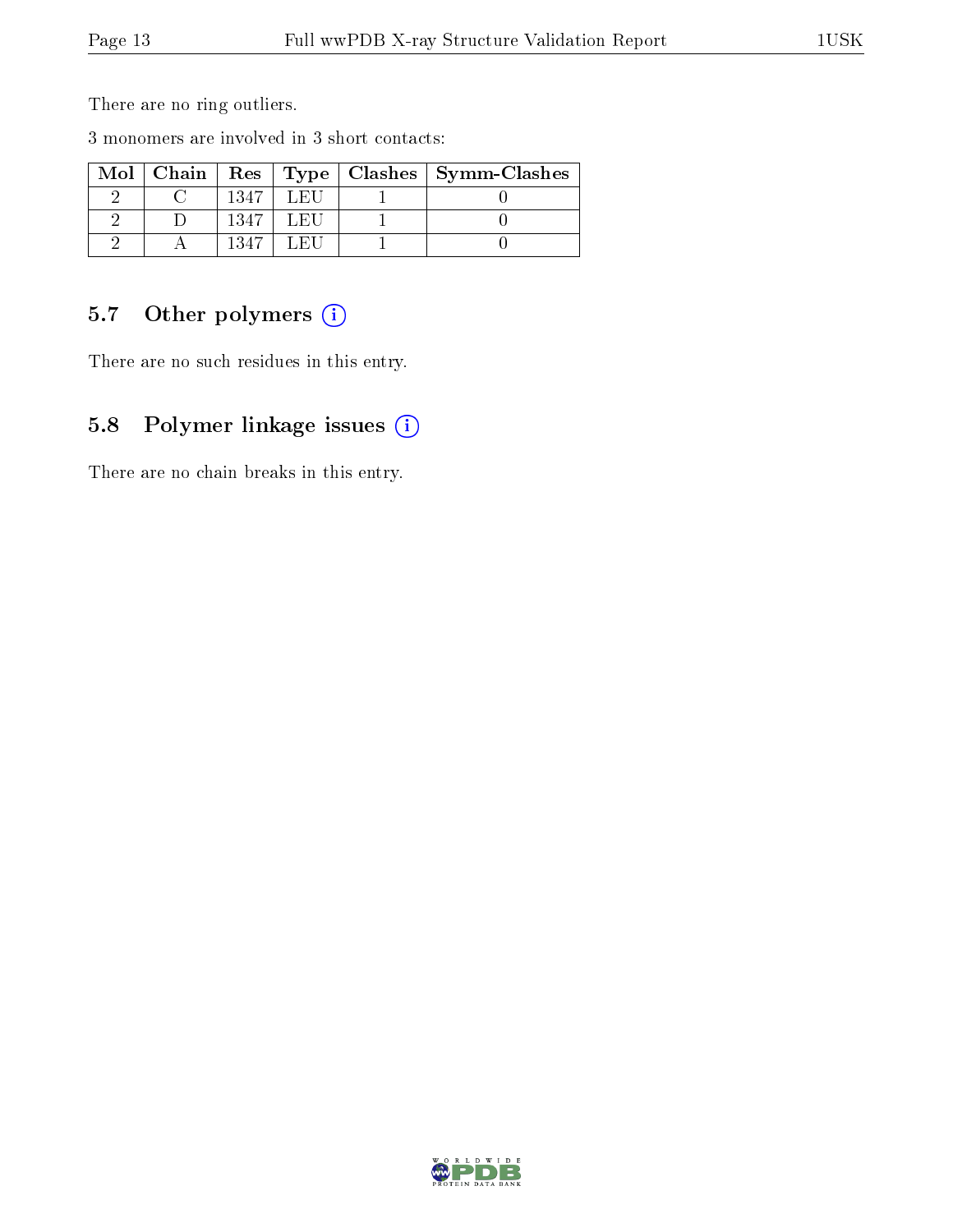## 6 Fit of model and data  $\left( \cdot \right)$

### 6.1 Protein, DNA and RNA chains (i)

In the following table, the column labelled  $#RSRZ> 2'$  contains the number (and percentage) of RSRZ outliers, followed by percent RSRZ outliers for the chain as percentile scores relative to all X-ray entries and entries of similar resolution. The OWAB column contains the minimum, median,  $95<sup>th</sup>$  percentile and maximum values of the occupancy-weighted average B-factor per residue. The column labelled  $Q< 0.9$  lists the number of (and percentage) of residues with an average occupancy less than 0.9.

| Mol | Chain | Analysed            | $<$ RSRZ $>$ | $\#\text{RSRZ}\text{>2}$ |              | $OWAB(A^2)$ | Q <sub>0.9</sub> |  |                |  |
|-----|-------|---------------------|--------------|--------------------------|--------------|-------------|------------------|--|----------------|--|
|     |       | $346/346$ (100%)    | $-0.64$      |                          | 100          |             | 100,             |  | 17, 26, 34, 39 |  |
|     | B     | $346/346$ (100%)    | $-0.61$      |                          | 100          |             | <b>100</b>       |  | 20, 28, 35, 40 |  |
|     |       | $346/346$ (100%)    | $-0.60$      |                          | $\sqrt{100}$ |             | 100 <sub>1</sub> |  | 19, 26, 34, 39 |  |
|     |       | $346/346$ (100%)    | $-0.41$      | $1(0\%)$                 |              | 94          | $\vert 93 \vert$ |  | 20, 32, 47, 51 |  |
| All | All   | $1384/1384$ (100\%) | $-0.56$      | $1(0\%)$                 |              |             | $\vert$ 95       |  | 17, 27, 39, 51 |  |

All (1) RSRZ outliers are listed below:

| Mol   Chain   Res   Type   RSRZ |  |  |
|---------------------------------|--|--|
|                                 |  |  |

#### 6.2 Non-standard residues in protein, DNA, RNA chains (i)

There are no non-standard protein/DNA/RNA residues in this entry.

#### 6.3 Carbohydrates (i)

There are no monosaccharides in this entry.

### 6.4 Ligands  $(i)$

In the following table, the Atoms column lists the number of modelled atoms in the group and the number defined in the chemical component dictionary. The B-factors column lists the minimum, median,  $95<sup>th</sup>$  percentile and maximum values of B factors of atoms in the group. The column labelled  $Q < 0.9$ ' lists the number of atoms with occupancy less than 0.9.

| $\mid$ Mol $\mid$ |       |      |  | Type   Chain   Res   Atoms   RSCC   RSR   B-factors $(A^2)$   Q<0.9 |  |
|-------------------|-------|------|--|---------------------------------------------------------------------|--|
|                   | l H'I | 1347 |  | 20.21.21.21                                                         |  |